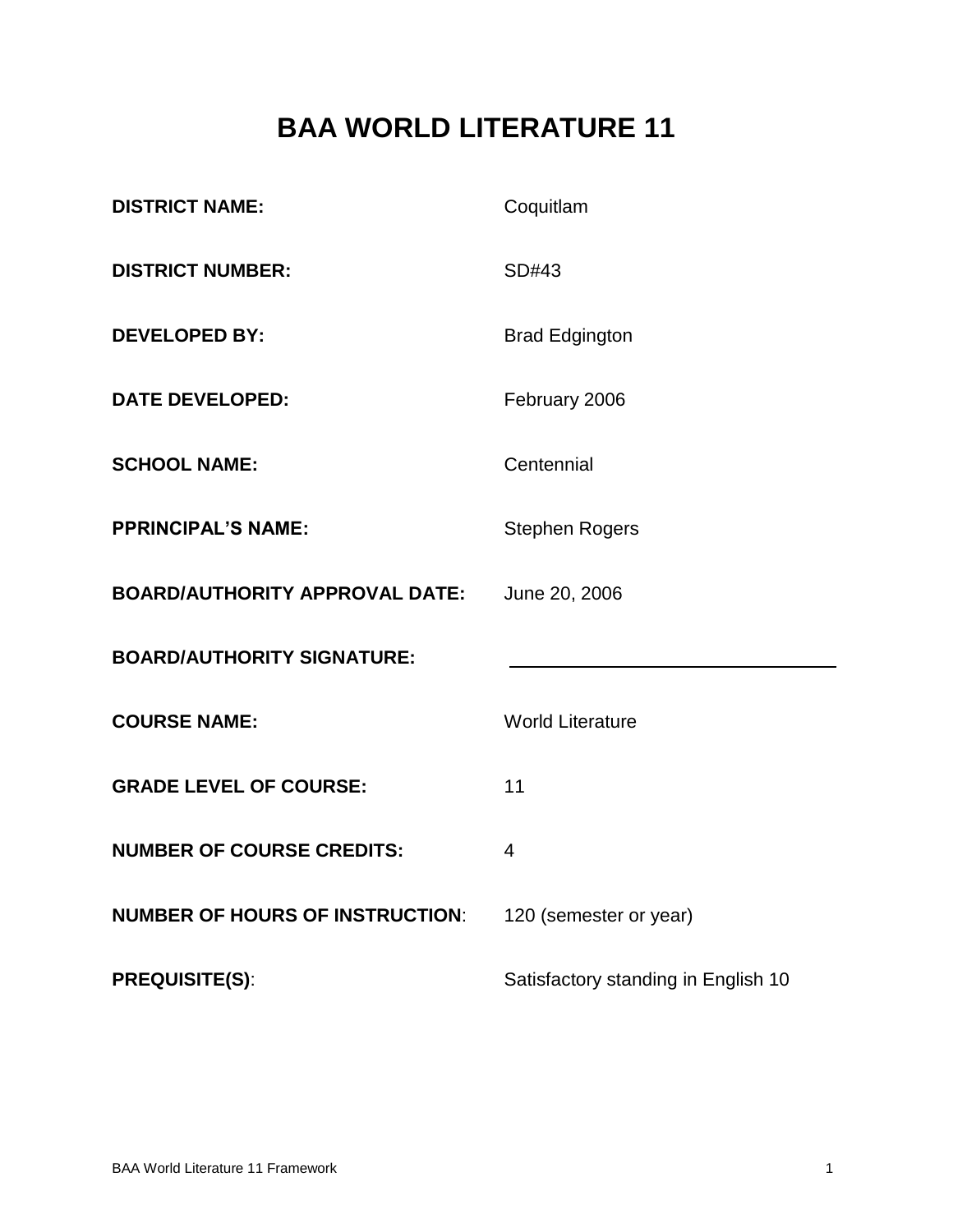## **SPECIAL TRAINING, FACILITIES OR EQUIPMENT REQUIRED:**

- Teacher will need knowledge of and experience with international literature, literary analysis, a variety of literary genres, and different historical contexts.
- World literature anthology, a variety of novels, a subscription to an international literary magazine, and Internet access.

## **COURSE SYNOPSIS:**

World Literature 11 is a one-semester course. Students will be introduced to some of the major writers and thinkers of the world. They will come to better understand the underlying cultural, philosophical, and political influences upon literature. Furthermore, students will gain insight into the history and contemporary social milieu of different cultures through the literature. Students will also write and present several critical analyses and creative responses to the selected literature, thereby refining and enhancing their writing and speaking skills. This will be an excellent preparatory course for those students planning to enrol in Literature 12 and post-secondary literature courses.

## **RATIONALE:**

This course is intended to deepen student understanding of multiple world views and to promote tolerance of cultural differences, both locally and abroad, through the study of world literature in its varied manifestations. The course provides opportunities for students who wish to further their experience with literature and verbal and written communication. The course intends to inspire a greater appreciation for and interest in reading and writing by moving beyond the traditional parameters of the language arts curriculum. By exposing students to a variety of different cultures through literature, the course will help create more aware, balanced, and confident world citizens.

| <b>UNIT</b> | <b>TITLE</b>                                                    | TIME |
|-------------|-----------------------------------------------------------------|------|
|             | Middle East and Mediterranean Literature                        | 20   |
| 2           | African Literature                                              | 20   |
| 3           | European Literature                                             | 20   |
| 4           | Asian Literature                                                | 20   |
| 5           | Literature of the Americas (North, South, and First<br>Nations) | 40   |
|             | <b>Total Hours</b>                                              |      |

## **ORGANIZATIONAL STRUCTURE**: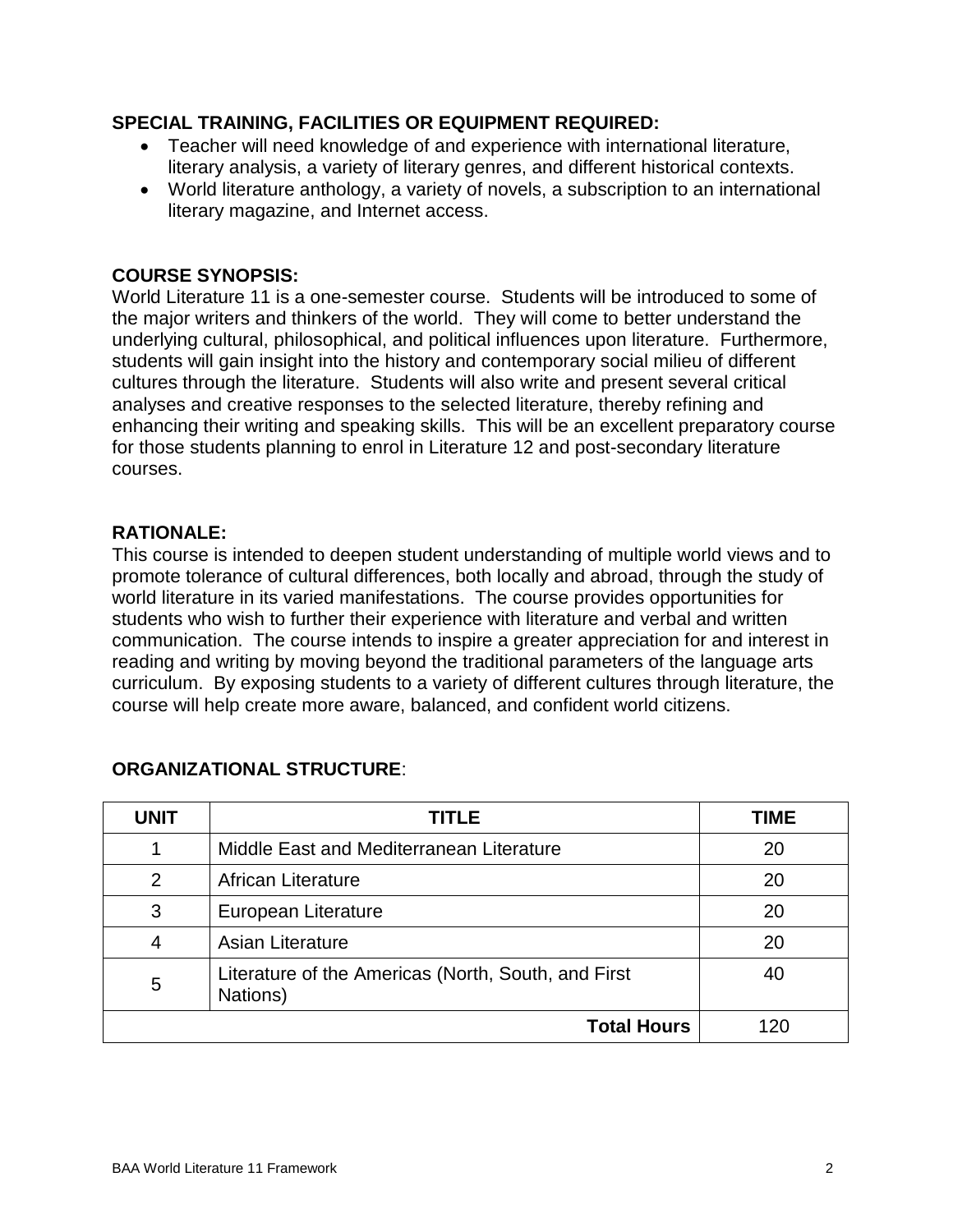#### **UNIT 1**: **Middle East and Mediterranean Literature 20 Hours**

Students will become familiar with the origins of the cultural complexity of this region through the study of a variety of ancient texts. Possible texts include Homer's *Odyssey*, Sophocles' *Theban Plays*, Virgil's *Aeneid*, the Hebrew Bible, The New Testament, and the Quran. These texts will explore the human condition and the power and glory of the Divine from different points of view.

### **Curriculum Organizer – Origins**

*It is expected that students will be able to:*

- Identify and demonstrate understanding of different points of view toward the divine and human existence in the ancient Middle East and Mediterranean.
- Apply the historical information to contemporary global issues.
- Compare and contrast different historical texts.
- Demonstrate understanding of content in the literature through literary analysis.

## **Curriculum Organizer – Critical Thinking**

*It is expected that students will be able to:*

Assess and critique viewpoints and themes in the literature.

## **Curriculum Organizer – Writing Skills**

*It is expected that students will be able to:*

- Demonstrate understanding of basic organizational structures for paragraph and essay writing.
- Demonstrate understanding of different forms of writing (including narrative, descriptive, and expository).
- Develop well-written and organized formal compositions in response to questions about the literature.
- Design creative writing pieces such as parables, monologues, and lyric poems that explore, judge, and critique messages emanating from the literature.
- Define and use new vocabulary in writing activities.

### **UNIT 2**: **African Literature 20 Hours**

Students will become familiar with a variety of emotional issues, such as the conflict between races or between traditional cultures and new ideas. In contrast to more negative themes, students will also be introduced to literature that celebrates the heritage, accomplishments, and the spiritual musings of the people of Africa. Possible authors include Nadine Gordimer, J. M. Coetzee, Chinua Achebe, Bernard Dadie, and Wole Soyinka.

## **Curriculum Organizer – Society and Culture**

*It is expected that students will be able to:*

• Identify and demonstrate understanding of the destructive nature of racism.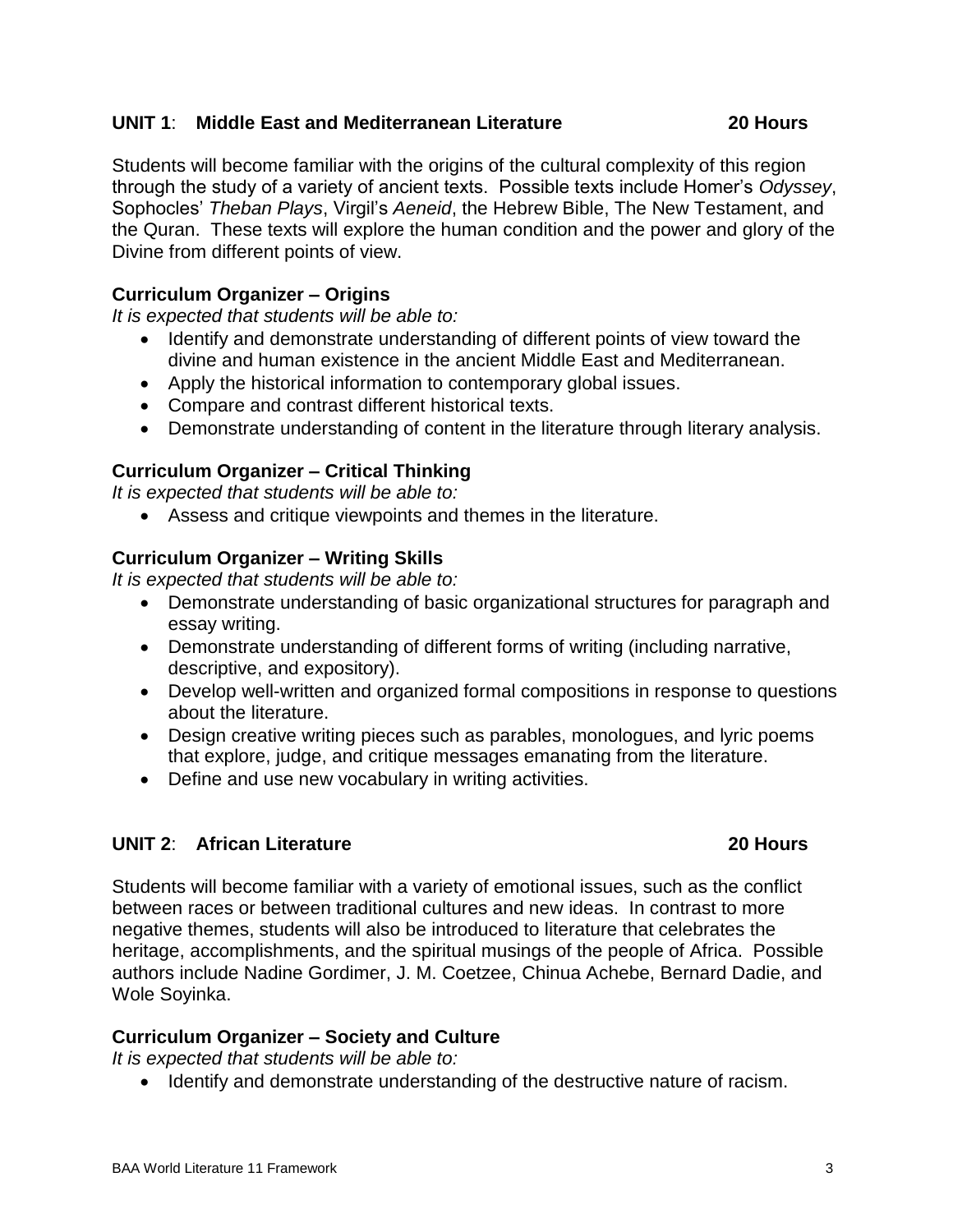- Identify and demonstrate understanding of the ambivalent attitudes toward cultural evolution.
- Compare and contrast different perspectives toward progress.
- Judge and critique the actions and decisions of different racial groups in conflict with one another.
- Recommend courses of action for the future of Africa.
- Demonstrate understanding of content in the literature through literary analysis.

## **Curriculum Organizer – Origins**

*It is expected that students will be able to:*

- Define and demonstrate understanding of apartheid and its origins.
- Define and demonstrate understanding of colonialism.
- Explain the effect of the legacies of apartheid and colonialism on parts of the African continent.
- Apply the historical information to contemporary African conflicts.
- Demonstrate understanding of content in the literature through literary analysis.

## **Curriculum Organizer – Critical Thinking**

*It is expected that students will be able to:*

Assess and critique viewpoints and themes in the literature.

## **Curriculum Organizer – Writing Skills**

*It is expected that students will be able to:*

- Develop well-written and organized formal compositions in response to questions about the literature.
- Design creative writing pieces such as letters, diary entries, and book reviews that explore, judge, and critique messages emanating from the literature.
- Demonstrate understanding of basic punctuation skills.
- Define and use new vocabulary words in writing activities.

## **Curriculum Organizer – Oratory and Interpersonal Skills**

*It is expected that students will be able to:*

- Develop well organized brief oral presentations in response to particular themes in the literature.
- Demonstrate understanding of basic speech making skills such as projection, enunciation, eye contact, tone, and body language.

## **UNIT 3: European Literature 20 Hours**

Students will be introduced to writers' reactions to the Post-World War II period in Europe. Europe rose from the ravages of war to rebuild – emotionally and physically – in a variety of different ways. Writers and thinkers have had plenty of material to respond to, including the rise and fall of Communism, the aftermath of the Holocaust, rapid technological advancement, pollution, and globalization. Through a variety of authors, students will be introduced to these topics and others.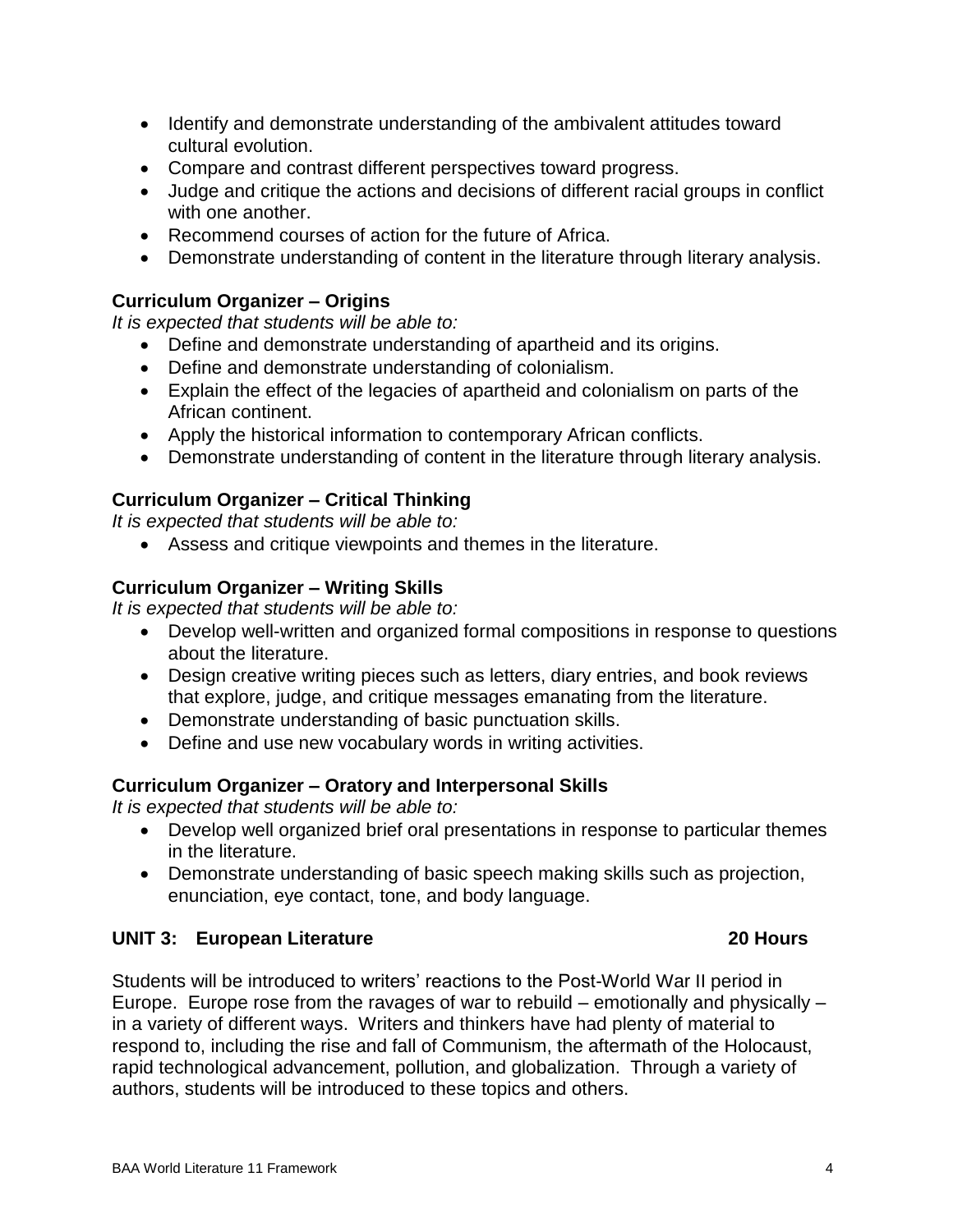#### Europe.

**Curriculum Organizer – Origins**

*It is expected that students will be able to:*

- Assess and critique character's actions and behaviours within their historical contexts.
- Demonstrate understanding of content in the literature through literary analysis.

Demonstrate an understanding of the Cold War and the effects of its demise on

#### **Curriculum Organizer – Society and Culture**

*It is expected that students will be able to:*

• Recognize and analyze different perspectives toward issues including technology, the environment, consumerism, and the third world.

Demonstrate an understanding of the Holocaust and its legacy.

- Recommend courses of action for dealing with pressing global issues.
- Demonstrate understanding of content in the literature through literary analysis.

### **Curriculum Organizer – Critical Thinking**

*It is expected that students will be able to:*

Assess and critique viewpoints and themes in the literature.

#### **Curriculum Organizer – Writing Skills**

*It is expected that students will be able to:*

- Develop well written and organized formal compositions in response to questions about the literature.
- Design creative writing pieces such as narrative essays, short stories, and response journals that explore, judge, and critique messages emanating from the literature.
- Demonstrate understanding of various sentence structures.
- Define and use new vocabulary words in writing activities.

#### **Curriculum Organizer – Oratory and Interpersonal Skills**

*It is expected that students will be able to:*

- Discuss and analyze different forms of literature, in literature circles (or groups).
- Develop, in literature circles, well-designed presentations, skits, and theatrical performances addressing the literature in question.

### **UNIT 4: Asian Literature 20 Hours**

Students will be introduced to contemporary Asia through the lenses of various modern writers. In particular, this unit will focus on the intertwining of traditional Asian cultures with the modern world. The literature will explore the tensions that arise between older generations and newer ones in regard to conflicting value systems. It will also investigate the dichotomy between traditional rural communities and modern urban centres, and the turmoil that arises for those who are caught between these distinct worlds.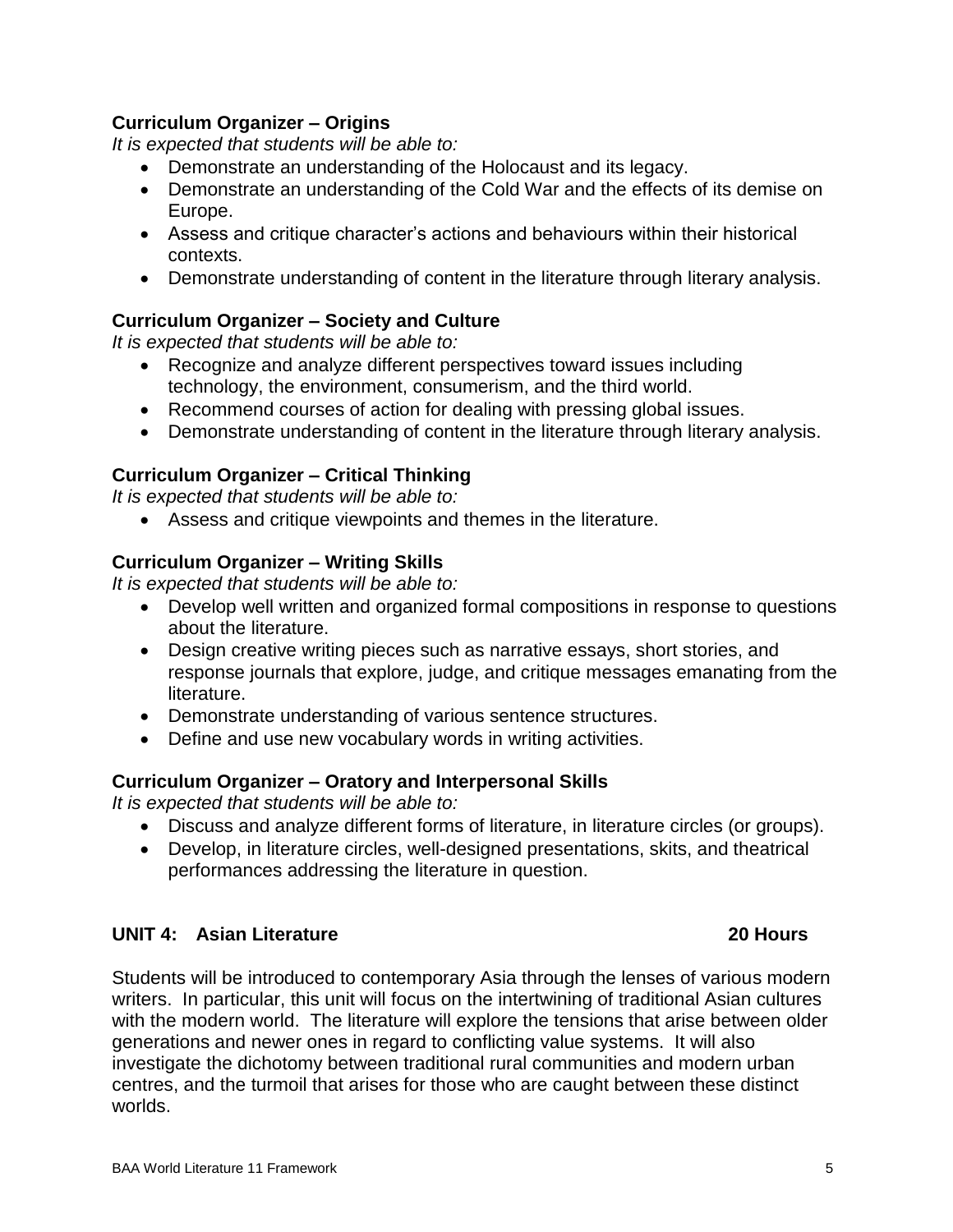## **Curriculum Organizer – Society and Culture**

*It is expected that students will be able to:*

- Identify and demonstrate understanding of the conflicting values and socioeconomic systems of traditional and modern Asian cultures.
- Compare and contrast different attitudes toward contemporary culture and the past.
- Hypothesize what the future holds for rapidly changing Asian cultures.
- Demonstrate understanding of content in the literature through literary analysis.

## **Curriculum Organizer – Critical Thinking**

*It is expected that students will be able to:*

Judge and critique viewpoints and themes in the literature.

## **Curriculum Organizer – Writing Skills**

*It is expected that students will be able to:*

- Develop well written and organized formal compositions in response to questions about the literature.
- Design creative writing pieces such as newspaper cover pages, one-act plays, prose poems, and postcard stories that explore, judge, and critique messages emanating from the literature.
- Employ a variety of sentence structures in writing activities.
- Define and use new vocabulary in writing activities.

## **UNIT 5: American (North, South, and First Nations) Literature 40 Hours**

Students will become familiar with a variety of worldviews from an ethnically diverse group of contemporary authors. The focus in this unit will be the different cultural voices that resonate in the Americas, including First Nations, African American, Quebecois, Mestizo/a, Indian, European, Jewish, and Asian. Students will become aware that although only a few countries make up the Americas, there are a multitudinous number of cultures and voices that compete to be heard.

## **Curriculum Organizer – Society and Culture**

*It is expected that students will be able to:*

- Identify and demonstrate understanding of the variety of social, political, and religious perspectives that comprise the Americas.
- Compare and contrast different cultural groups' views toward nationhood, religion, family, gender etc.
- Analyze the relationship between different culture groups living in near proximity.
- Assess and critique the treatment of minority or underprivileged groups by mainstream or ruling societies.
- Demonstrate understanding of content in the literature through literary analysis.

## **Curriculum Organizer – Critical Thinking**

*It is expected that students will be able to:*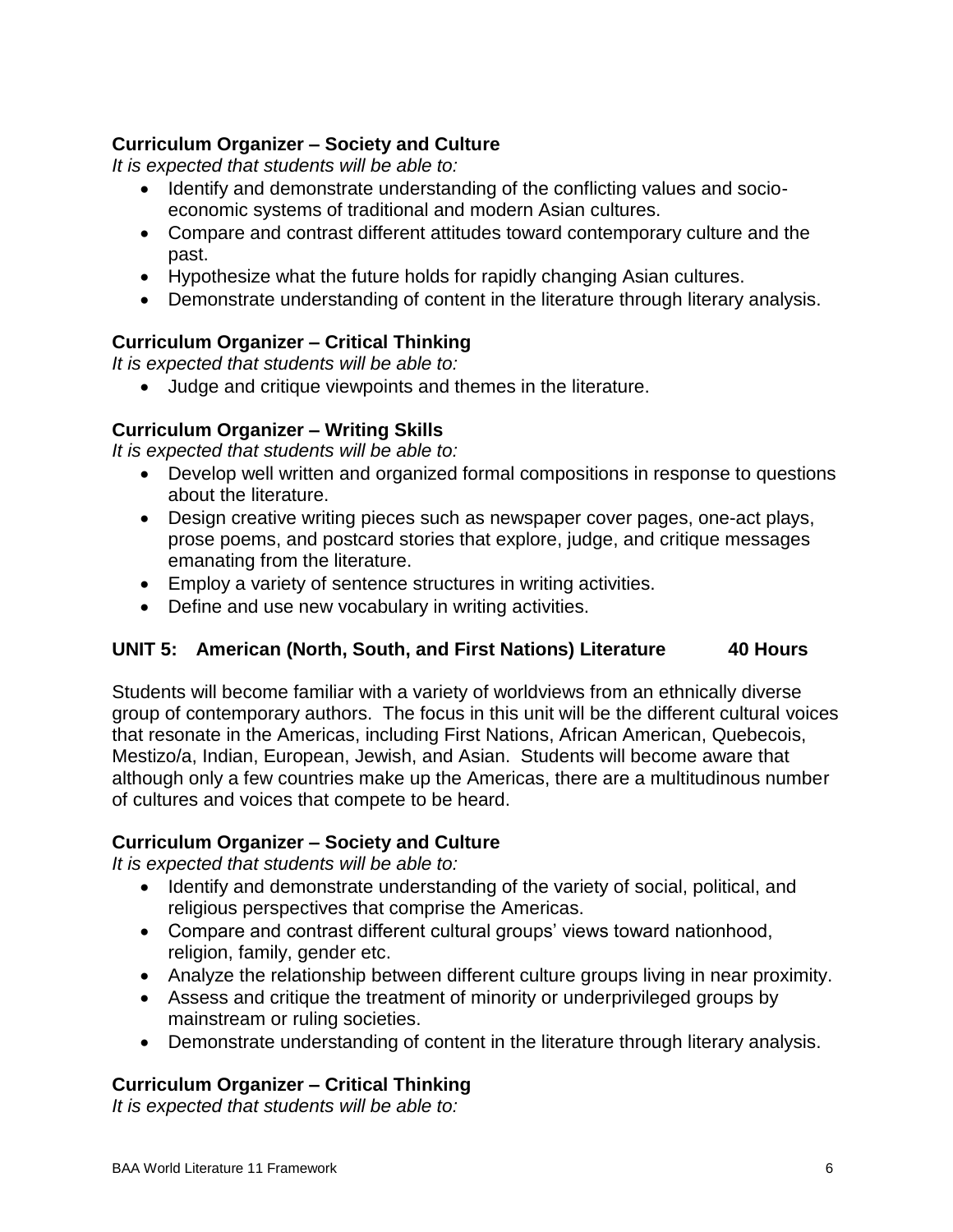Assess and critique viewpoints and themes in the literature.

## **Curriculum Organizer – Writing Skills**

*It is expected that students will be able to:*

- Develop well written and organized formal compositions in response to questions about the literature.
- Design creative writing pieces that explore, judge, and critique messages emanating from the literature.
- Identify unnecessary words in their writing in order to create clearer more concise sentences.
- Define and use new vocabulary in writing activities.

## **Curriculum Organizer – Oratory and Interpersonal Skills**

*It is expected that students will be able to:*

- Develop well-organized formal speeches in response to particular themes in the literature.
- Demonstrate understanding of basic speech making skills such as projection, enunciation, eye contact, tone, and body language.

## **INSTRUCTIONAL COMPONENT**:

 Teacher-led lectures/lessons; teacher led discussions; modelling; power point presentations; group work; student-led discussions, presentations, and lessons; skits; field trips; film; independent/interactive online instruction; guest speakers.

## **ASSESSMENT COMPONENT:**

- **Effective formative assessment via:** 
	- o Clearly articulated and understood learning intentions and success criteria
	- o Questions posed by students, peers and teachers to move learning forward
		- Discussions and dialogue
	- o Feedback that is timely, clear and involves a plan
	- o Students are resources for themselves and others peer and selfassessment
	- o Student ownership

Formative assessment used to adapt learning experiences and inquiry plans on an ongoing basis to meet specific learning goals.

Development, awareness and action, based upon metacognition intended to lead to learner independence and self-coaching.

Summative Assessment: